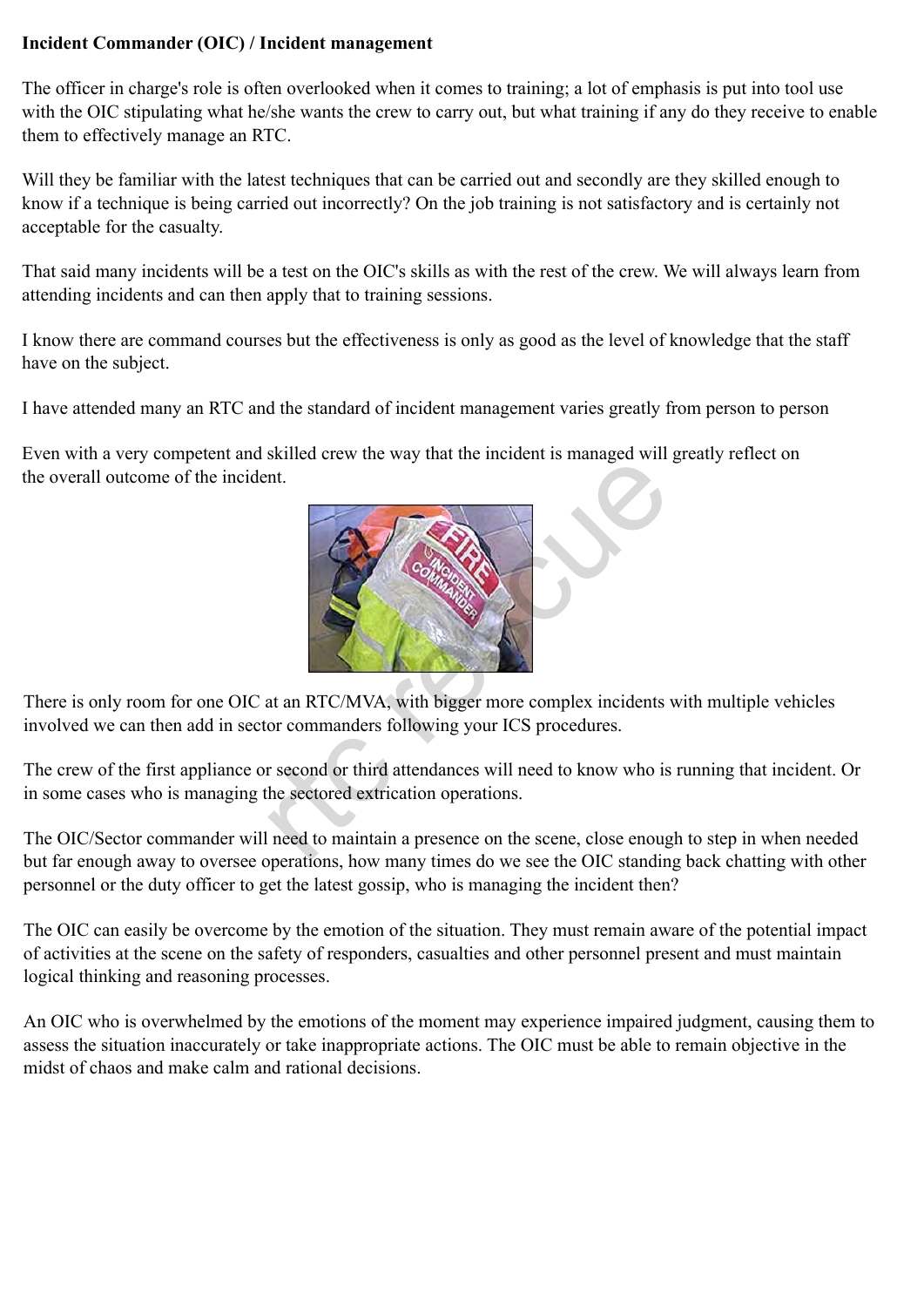The OIC must take a moment to comprehend the unfolding events, the OIC should initiate actions that will have a positive effect on the situation and bring order to the confusion.

Strong leadership along with sound decision making and teamwork can result in a scene that proceeds in a coordinated and calm manner.

Effective OIC's gain respect by both their actions and their example, and their leadership should inspire confidence in others enabling them to obtain maximum performance.

The chaos of the scene must be sorted through and organised into a safe, efficient and systematic operation.

Liaison with the Paramedics is often short and brief and can lack important information, such as casualty condition, time factors (this will greatly effect how the rescue proceeds), crew briefing is often forgotten and incorrect assumptions can be made as a result.

It is essential that a thorough brief is given to members of the crew covering exactly what is required of them and an acknowledgment must be received so that all those concerned understand their roles.

Communication plays a major part at any RTC/MVA, but for some reason is often very lacking, again even with a competent crew there is still a need for effective briefing and crew communication, this communication is also paramount with the paramedics and police. Rescuers also need to talk to each other so that they know what is happening around them. eived so that all those concerned understand their roles<br>interactive of the roles and RTC/MVA, but for some reason is often very<br>ed for effective briefing and crew communication, this<br>ind police. Rescuers also need to talk

Crew appraisal is often forgotten, praising your crew will motivate them and assist with morale it will also show crews that they have not been forgotten, it is also very much needed at those incidents that we would rather not be at, such as body recovery.

As we all know a 360` survey of the seen needs to be carried out by the OIC, the inner scene survey can be carried out by a crew member. This is covered further in another PDF.